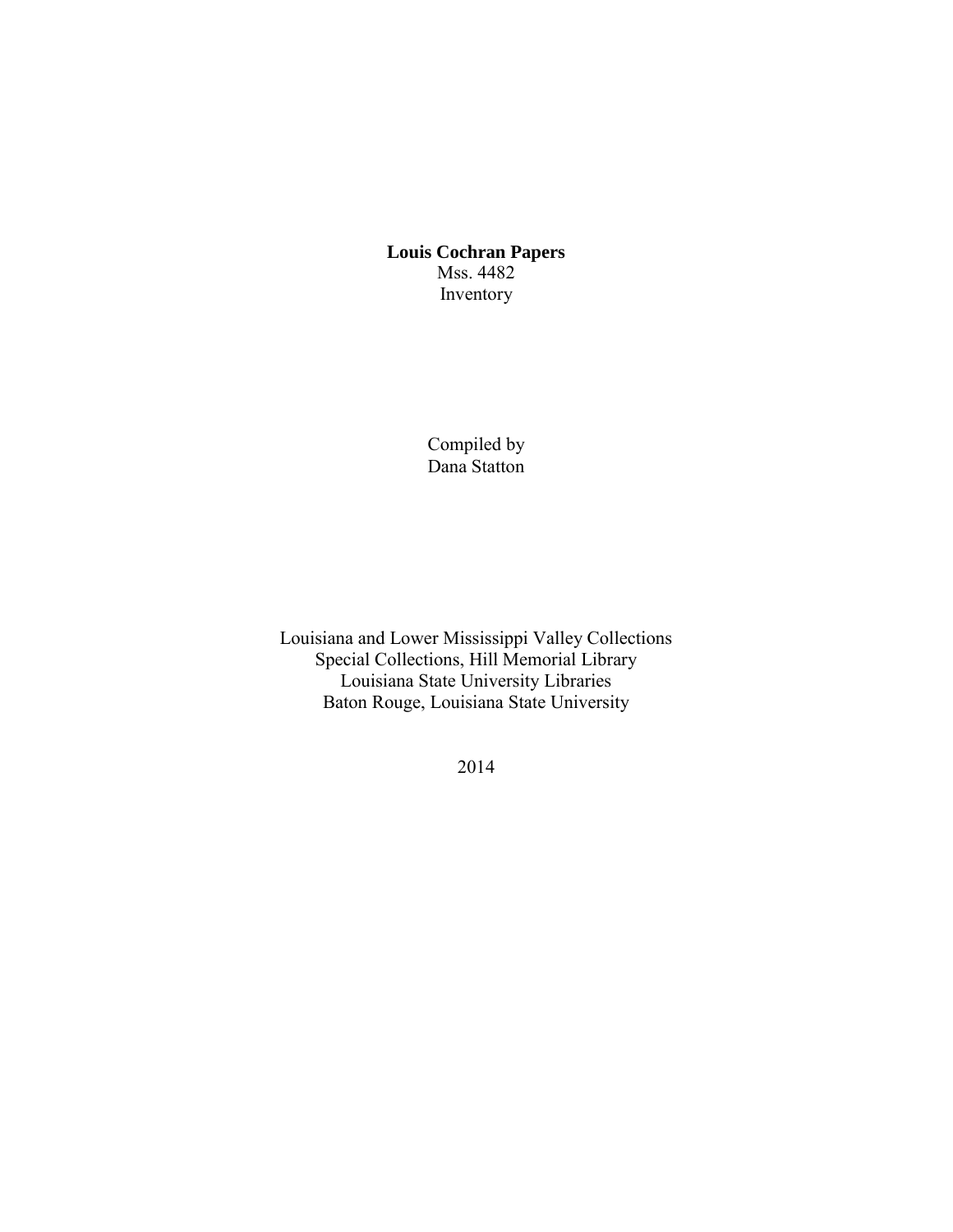## **CONTENTS OF INVENTORY**

**Use of manuscript materials.** If you wish to examine items in the manuscript group, please fill out a call slip specifying the materials you wish to see. Consult the Container List for location information needed on the call slip.

**Photocopying.** Should you wish to request photocopies, please consult a staff member. Do not remove items to be photocopied. The existing order and arrangement of unbound materials must be maintained. Reproductions must be made from surrogates (microfilm, digital scan, photocopy of original held by LSU Libraries), when available.

**Publication.** Readers assume full responsibility for compliance with laws regarding copyright, literary property rights, and libel.

**Permission to examine archival materials does not constitute permission to publish. Any publication of such materials beyond the limits of fair use requires specific prior written permission. Requests for permission to publish should be addressed in writing to the Head, Public Services, Special Collections, LSU Libraries, Baton Rouge, LA, 70803-3300. When permission to publish is granted, two copies of the publication will be requested for the LLMVC.** 

Proper acknowledgement of LLMVC materials must be made in any resulting writing or publications. The correct form of citation for this manuscript group is given on the summary page. Copies of scholarly publications based on research in the Louisiana and Lower Mississippi Valley Collections are welcomed.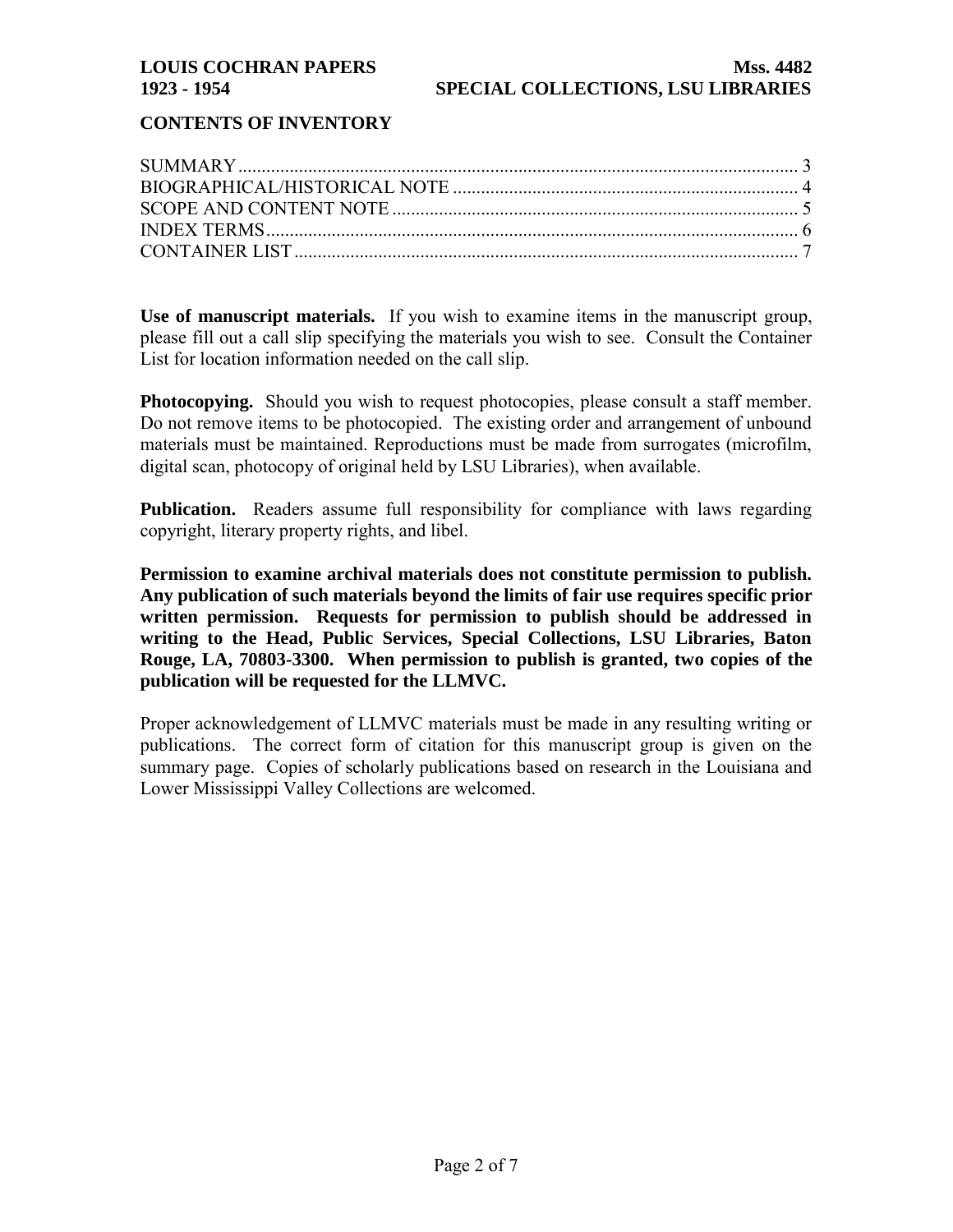# <span id="page-2-0"></span>**SUMMARY**

| Size.                             | 0.3 linear ft.                                                                                                                                                                                                                                                                                                                                                                                                                |  |  |  |
|-----------------------------------|-------------------------------------------------------------------------------------------------------------------------------------------------------------------------------------------------------------------------------------------------------------------------------------------------------------------------------------------------------------------------------------------------------------------------------|--|--|--|
| Geographic<br>locations.          | Jackson, MS; Kansas City, MO; St. Louis, MO                                                                                                                                                                                                                                                                                                                                                                                   |  |  |  |
| <b>Inclusive dates.</b>           | $1923 - 1954$                                                                                                                                                                                                                                                                                                                                                                                                                 |  |  |  |
| <b>Bulk dates.</b>                | $1929 - 1938$                                                                                                                                                                                                                                                                                                                                                                                                                 |  |  |  |
| Language.                         | English                                                                                                                                                                                                                                                                                                                                                                                                                       |  |  |  |
| Summary.                          | Edward Louis Cochran (1899 – 1974) was a writer and F.B.I. agent<br>from Mississippi. This collection contains correspondence to, from, and<br>about Louis Cochran from 1923 to 1954 with most correspondence<br>dates between 1929 and 1938. The correspondence contains information<br>pertaining to the publication of his novels and discussions of<br>contemporary literature, personal information, and family matters. |  |  |  |
| <b>Restrictions on</b><br>access. | There are no restrictions on access.                                                                                                                                                                                                                                                                                                                                                                                          |  |  |  |
| Copyright.                        | Physical rights and copyright are retained by the LSU Libraries.                                                                                                                                                                                                                                                                                                                                                              |  |  |  |
| <b>Citation.</b>                  | Louis Cochran Papers, Mss. 4482, Louisiana and Lower Mississippi<br>Valley Collections, LSU Libraries, Baton Rouge, La.                                                                                                                                                                                                                                                                                                       |  |  |  |
| <b>Stack locations.</b>           | 7:32                                                                                                                                                                                                                                                                                                                                                                                                                          |  |  |  |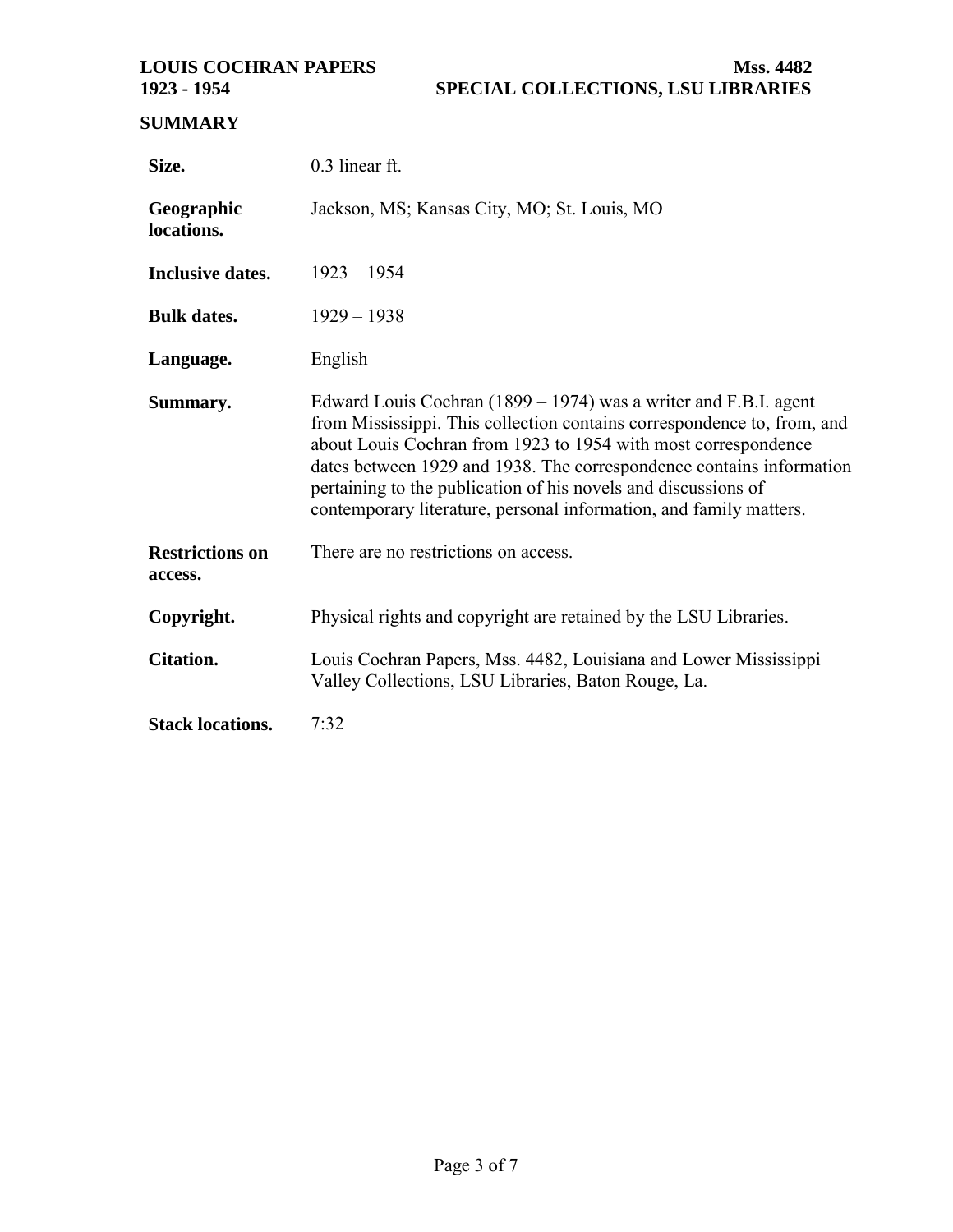## <span id="page-3-0"></span>**BIOGRAPHICAL/HISTORICAL NOTE**

Edward Louis Cochran was born February 11, 1899 in Shannon, Mississippi. He attended the University of Mississippi from 1916 to 1920. His activities as a student included serving in the Student Army Training Corps, debate team, and editing the student newspaper and yearbook. Following graduation, Cochran spent time teaching English, coaching athletic teams in Cleveland and Crenshaw, Mississippi. He then earned his L.L.B degree in 1925 from Cumberland University and practiced law in Belzoni (1925- 1928) and Jackson (1928-1935).

During the Great Depression, Cochran wrote political articles and his first collection of stories for children, *The Lowly Gnome and Other Stories* (1929). His semiautobiographical novel, *Flood Tides* was published two years later in 1931. In 1935, Cochran became a special agent of the Federal Bureau of Investigation and for the next ten years he worked in Washington, D.C., Kansas City, St. Louis, and Los Angeles. He continued writing during this time and published *Black Earth* (1935), *Son of Haman*  (1937), *Boss Man* (1939).

During World War II, Cochran was in the intelligence section of the United States Army Air Corps and he was later promoted to Branch Chief of the Office of Special Investigation in the United States Air Force. His best known work, *Row's End* was published in 1954. He then wrote *Hallelujah, Mississippi* in 1955. The latter works of Cochran's career tend towards themes of religion: *Fool of God* (1958), *Raccoon John Smith* (1963), and *Captives of the Word* (1969) co-authored with his wife, Bes Robbins White. In 1966, Cochran wrote about his 30-plus years' experience in his book *FBI Man: A Personal History*. He died on March 3, 1974 in Nashville, Tennessee where he spent the last ten years of his life.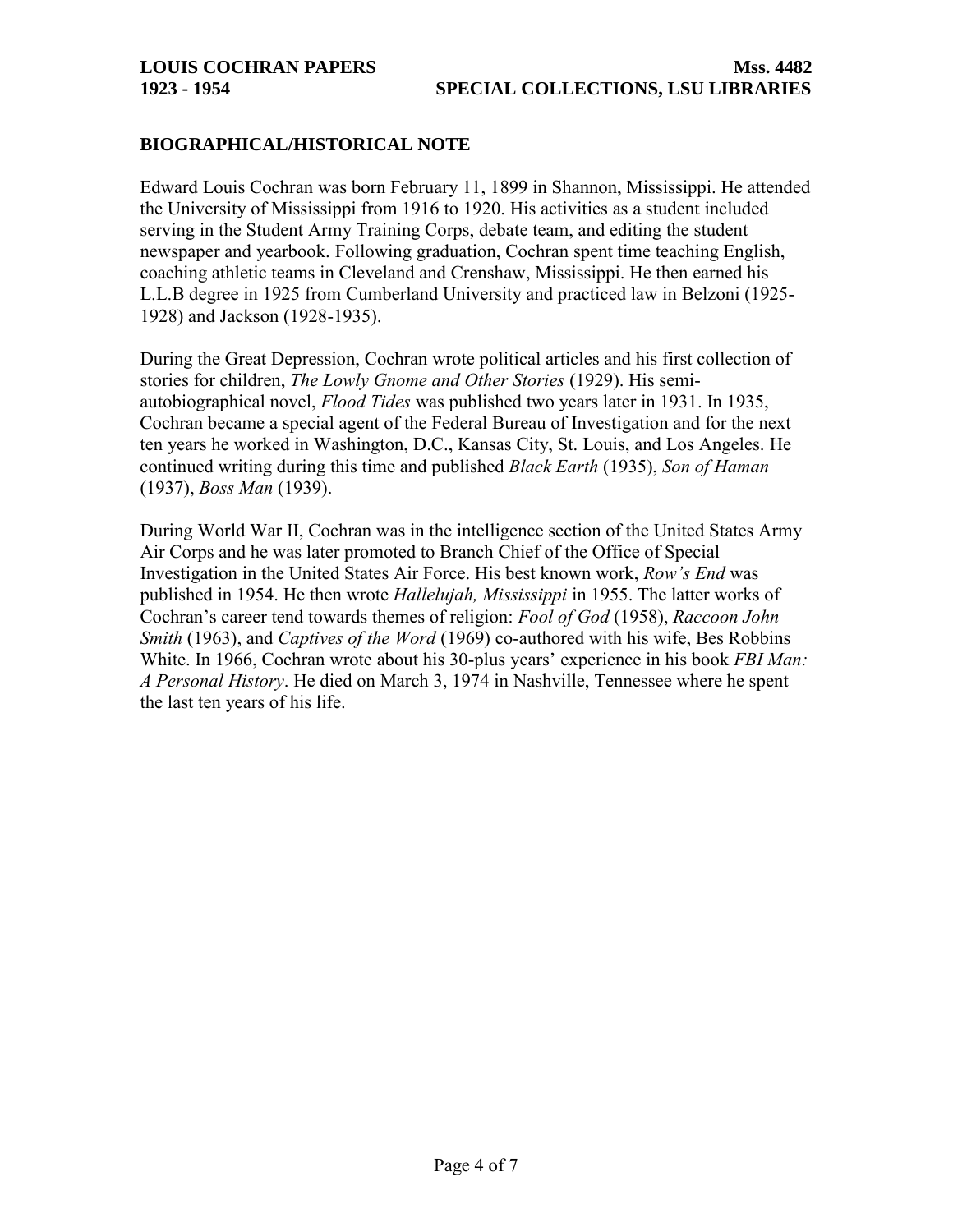### <span id="page-4-0"></span>**SCOPE AND CONTENT NOTE**

The Louis Cochran Papers are primarily composed of correspondence from Louis Cochran to his aunt, Josie E. Welch from the years 1929 to 1939. This correspondence outlines his thoughts on marriage, briefly mentions his work as an FBI agent, and asks for critical feedback on his novels. It includes passing information about contemporary literature and family matters.

Additional correspondence from Louis Cochran spans from 1939 to 1954. Cochran writes about family matters and publishing. Correspondence to Josie E. Welch from other sources include letters from Cochran's cousin, Jessie Archer as well as unsigned correspondence. Unsigned correspondence dates from 1923 to 1925 and contains information about family matters as well as a typed set of poetry and quotes.

The collection also contains correspondence to Louis Cochran from the publishers Lida, McCord, and Company and Jonathan Cape and Harrison Smith Publishers as well as a postcard from his cousin, Jessie Archer. Correspondence about Louis Cochran spans from 1937 to 1954 and includes a marriage announcement, a book review by the Oregon Journal about *Son of Haman,* a book review by the St. Louis Post Dispatch about *Row's End,* and a newspaper clipping outlining Cochran's accomplishments.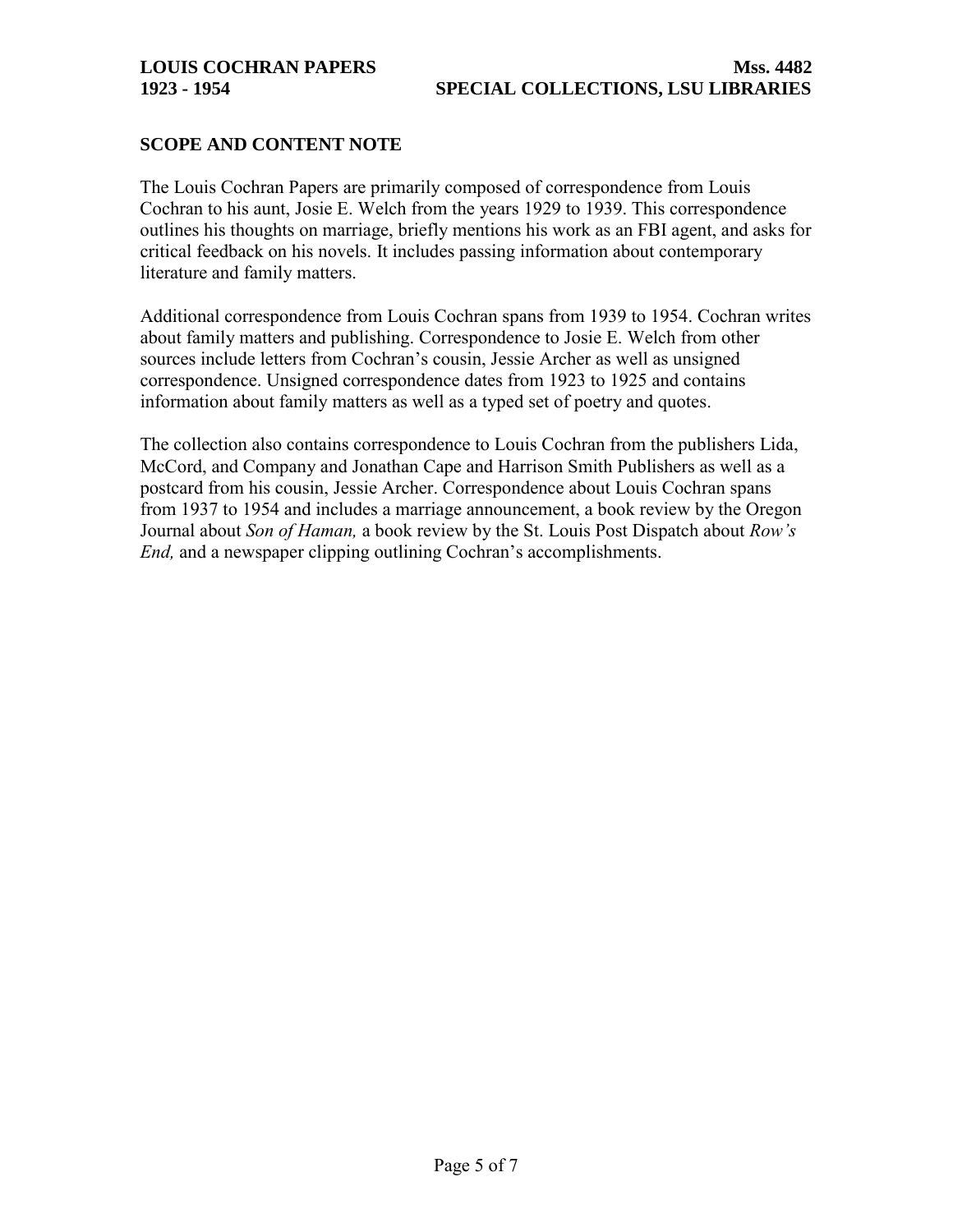# <span id="page-5-0"></span>**INDEX TERMS**

| <b>Cochran, Louis, 1899-1974</b>                           |    |
|------------------------------------------------------------|----|
| United States. Federal Bureau of Investigation.            | ı. |
| United States. Federal Bureau of Investigation--Biography. | L. |
| <b>Fiction--Male authors</b>                               | I. |
| <b>Organized crime investigation--United States.</b>       |    |